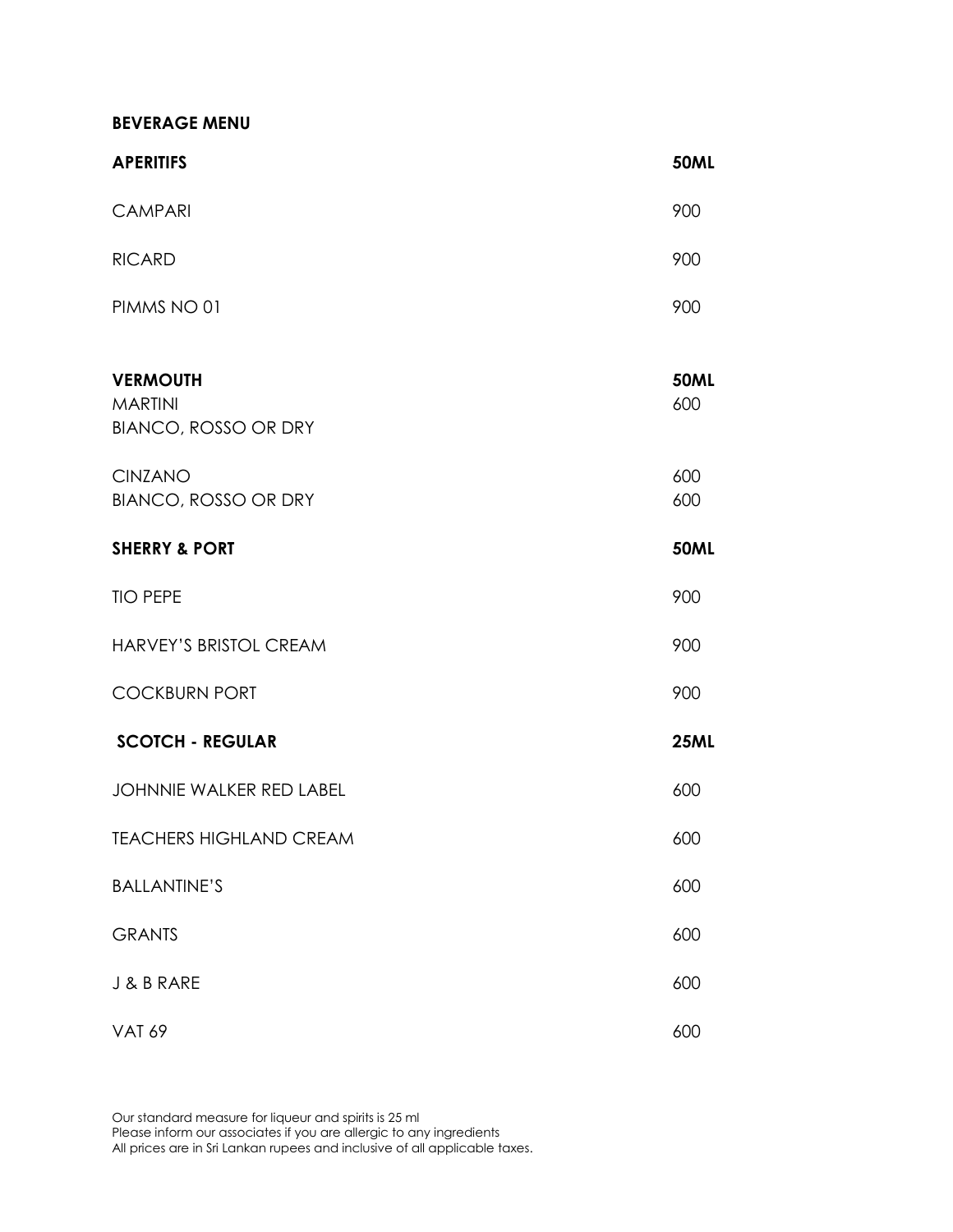| <b>SCOTCH - PREMIUM</b>            | <b>25ML</b> |
|------------------------------------|-------------|
| <b>CHIVAS REGAL</b>                | 900         |
| DIMPLE 15 YRS                      | 900         |
| <b>JOHNNIE WALKER BLACK LABEL</b>  | 900         |
| <b>JOHNNIE WALKER DOUBLE BLACK</b> | 1000        |
| <b>JOHNNIE WALKER GOLD LABEL</b>   | 1100        |
| ROYAL SALUTE                       | 2500        |
| <b>JOHNNIE WALKER PLATINUM</b>     | 2700        |
| JOHNNIE WALKER BLUE LABEL          | 4200        |
| <b>SCOTCH - SINGLE MALT</b>        | <b>25ML</b> |
| <b>GLENMORANGIE 10 YRS</b>         | 900         |
| <b>GLENFIDDICH 12 YRS</b>          | 900         |
| LAPHROAIG 10 YRS                   | 1100        |
| <b>GLENFIDDICH 15 YRS</b>          | 1300        |
| TALISKER10 YRS                     | 1100        |
| BELVENIE 12 YRS                    | 1200        |
| <b>LAGAVULIN</b>                   | 1800        |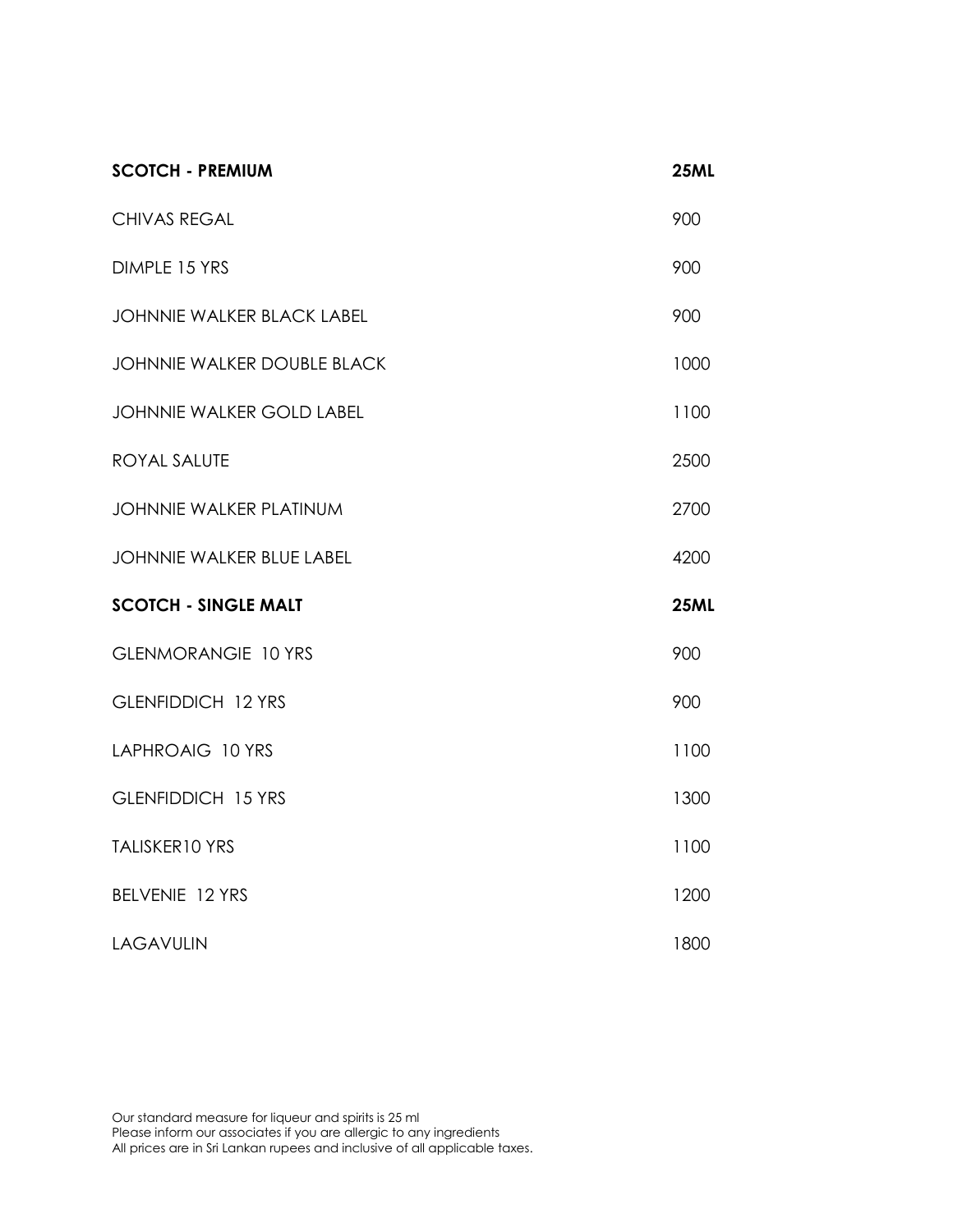| <b>IRISH WHISKEY</b>                | <b>25ML</b> |
|-------------------------------------|-------------|
| <b>JOHN JAMESON</b>                 | 700         |
| <b>BUSHMILLS</b>                    | 800         |
| <b>BOURBON OR TENNESSEE WHISKEY</b> | <b>25ML</b> |
| <b>JACK DANIEL'S</b>                | 800         |
| <b>JIM BEAM</b>                     | 800         |
| <b>CANADIAN WHISKEY</b>             | <b>25ML</b> |
| <b>CANADIAN CLUB</b>                | 600         |
| <b>GIN-IMPORTED</b>                 | <b>25ML</b> |
| <b>BEEFEATER</b>                    | 600         |
| <b>GORDONS</b>                      | 600         |
| <b>TANQUERAY</b>                    | 700         |
| COLOMBO                             | 900         |
| <b>TANQUERAY 10 YRS</b>             | 1200        |
| <b>HENDRICKS</b>                    | 1100        |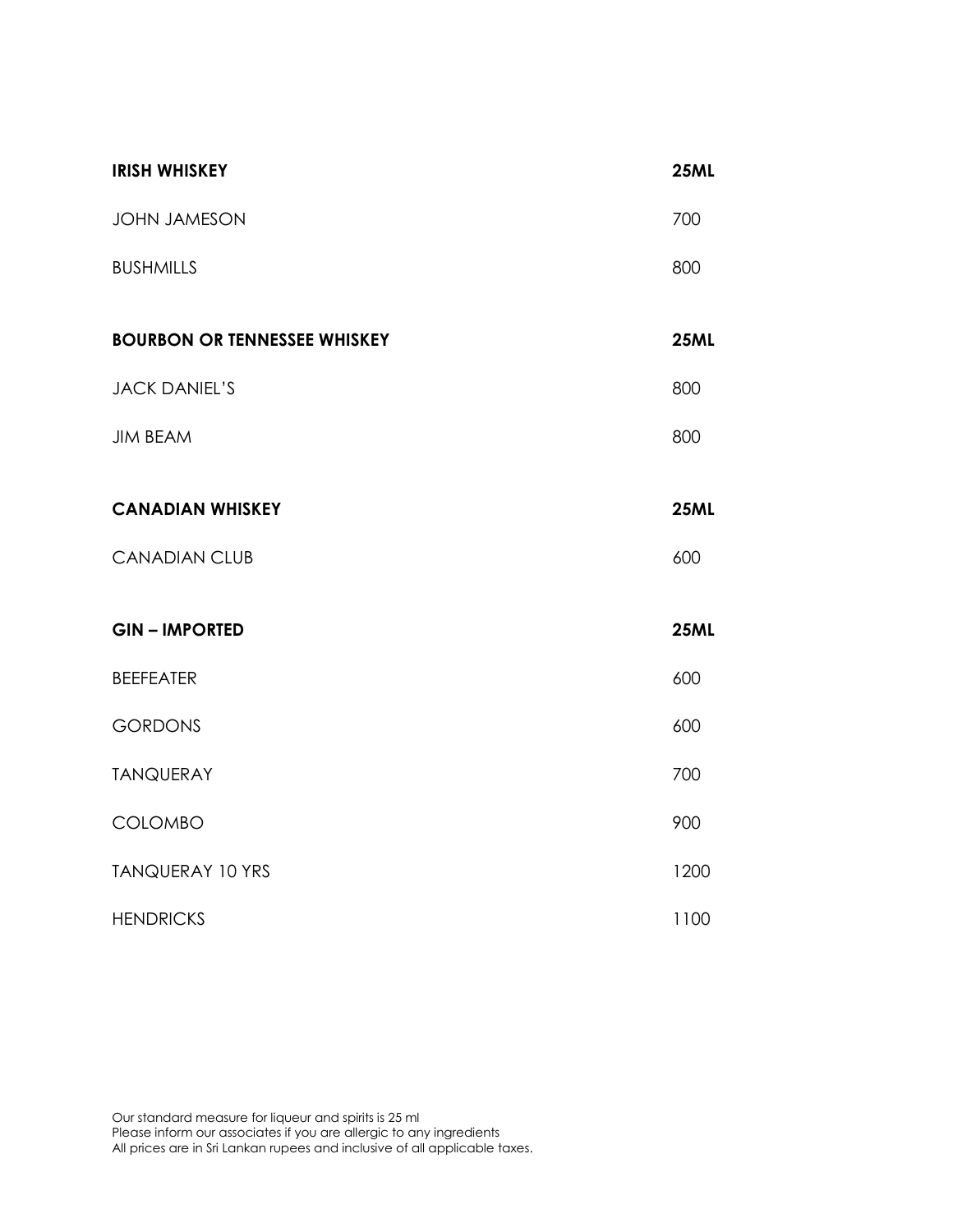| <b>VODKA - REGULAR</b>                                    | <b>25ML</b> |
|-----------------------------------------------------------|-------------|
| <b>ABSOLUTE</b><br>VANILLA, MANDARIN, CITRON OR RASPBERRY | 600         |
| <b>SKYY</b>                                               | 600         |
| <b>SMIRNOFF</b>                                           | 600         |
| RUSSIAN STANDARD ORIGINAL                                 | 600         |
| <b>RUSSIAN STANDARD GOLD</b>                              | 700         |
| <b>VODKA - PREMIUM</b>                                    | <b>25ML</b> |
| <b>GREY GOOSE</b>                                         | 900         |
| <b>FASHION VODKA LUXURY COLLECTION</b>                    | 1000        |
| <b>BELVEDERE</b>                                          | 1100        |
| <b>CIROC</b>                                              | 1100        |
| RUSSIAN STANDARD IMPERIAL                                 | 1200        |
| <b>KETEL ONE</b>                                          | 1200        |
| ED HARDY                                                  | 1500        |
| <b>ROBERTO CAVALLI</b>                                    | 2100        |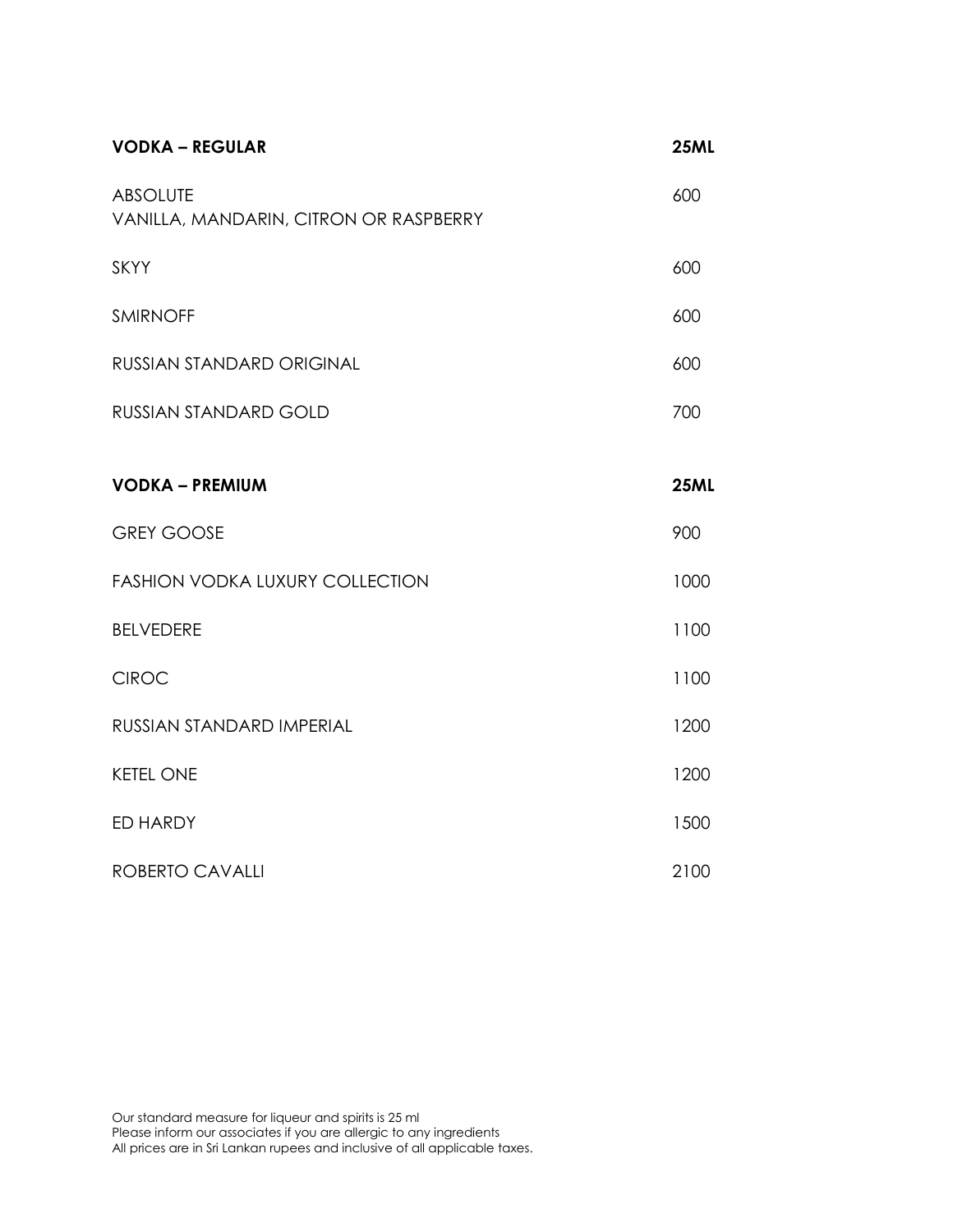| <b>RUM - IMPORTED</b>     | <b>25ML</b> |
|---------------------------|-------------|
| <b>CAPTAIN MORGAN</b>     | 600         |
| <b>MOUNT GAY</b>          | 600         |
| <b>BACARDI GOLD</b>       | 700         |
| MOUNT GAY SILVER          | 800         |
| MOUNT GAY XO              | 1200        |
| <b>TEQUILA</b>            | <b>25ML</b> |
| <b>CASCO VIEJO SILVER</b> | 600         |
| 1800 SILVER               | 1100        |
| DON JULIO                 | 1100        |
| <b>PATRON SILVER</b>      | 1100        |
| PATRON ANEJO              | 1500        |
| <b>COGNAC - REGULAR</b>   | <b>25ML</b> |
| HENNESSY VS               | 900         |
| <b>HENNESSY VSOP</b>      | 1700        |
| <b>REMY MARTIN VSOP</b>   | 1700        |
|                           |             |
| <b>WHITE COGNAC</b>       | <b>25ML</b> |

COGNAC GODET ANTARCTICA 1200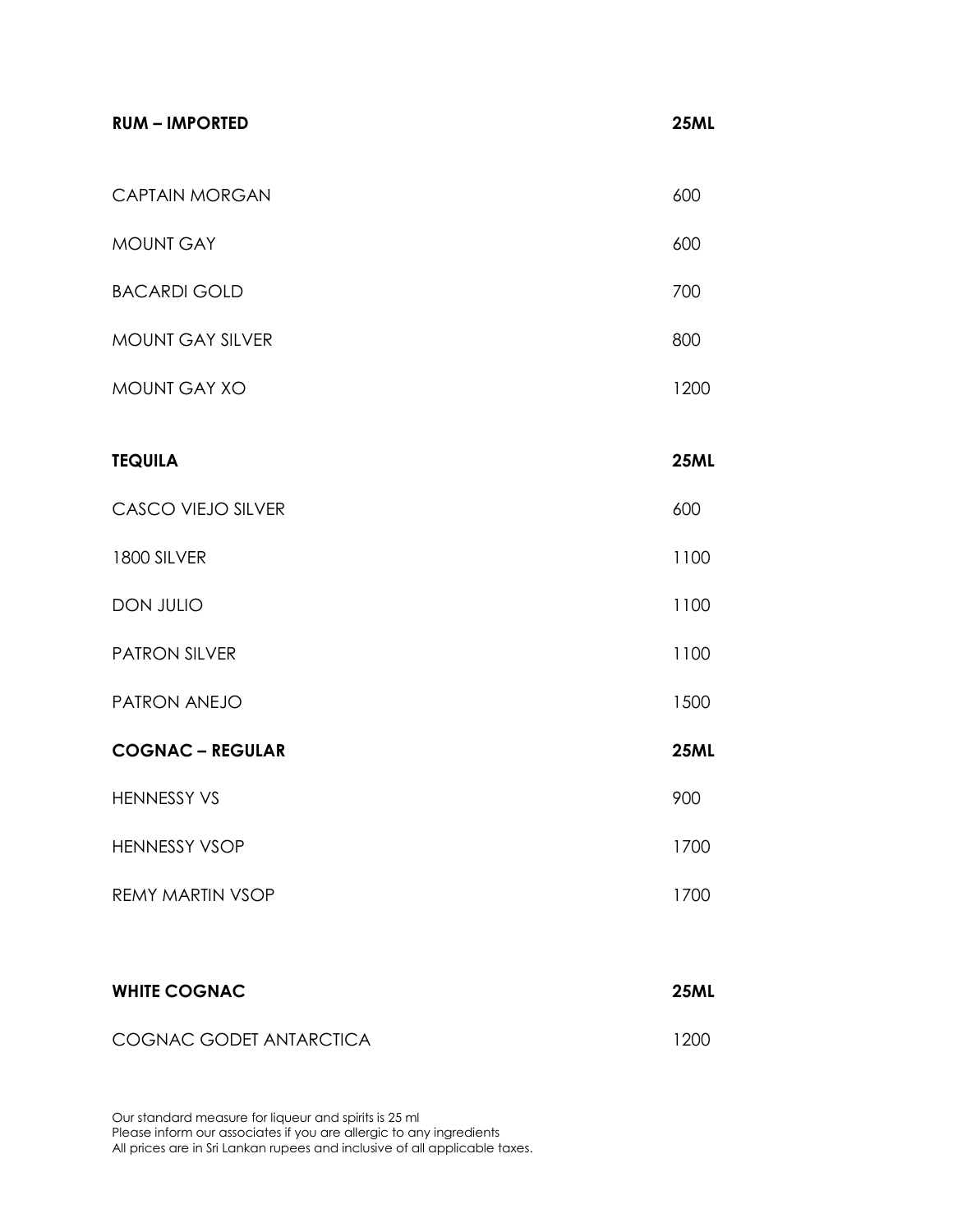| <b>COGNAC - PREMIUM</b>      | <b>25ML</b> |
|------------------------------|-------------|
| <b>HENNESSY XO</b>           | 3500        |
| <b>REMY XO</b>               | 3000        |
| <b>COGNAC - SUPER DELUXE</b> | <b>25ML</b> |
| <b>LOUIS XIII</b>            | 42000       |
| <b>BEER - IMPORTED</b>       |             |
| HEINEKEN 330ML               | 1300        |
| CORONA 330 ML                | 1300        |
| <b>BEER - NON ALCOHOLIC</b>  |             |
| <b>BITBURGER 330ML</b>       | 700         |
| <b>CIDER</b>                 |             |
| SAVANNA DRY 330ML            | 1400        |
| <b>BEER - SRI LANKAN</b>     |             |
| <b>LION LARGER</b>           | 850         |
| <b>LION LARGER STOUT</b>     | 950         |
| CARLSBERG                    | 950         |
| <b>LION 325 ML</b>           | 600         |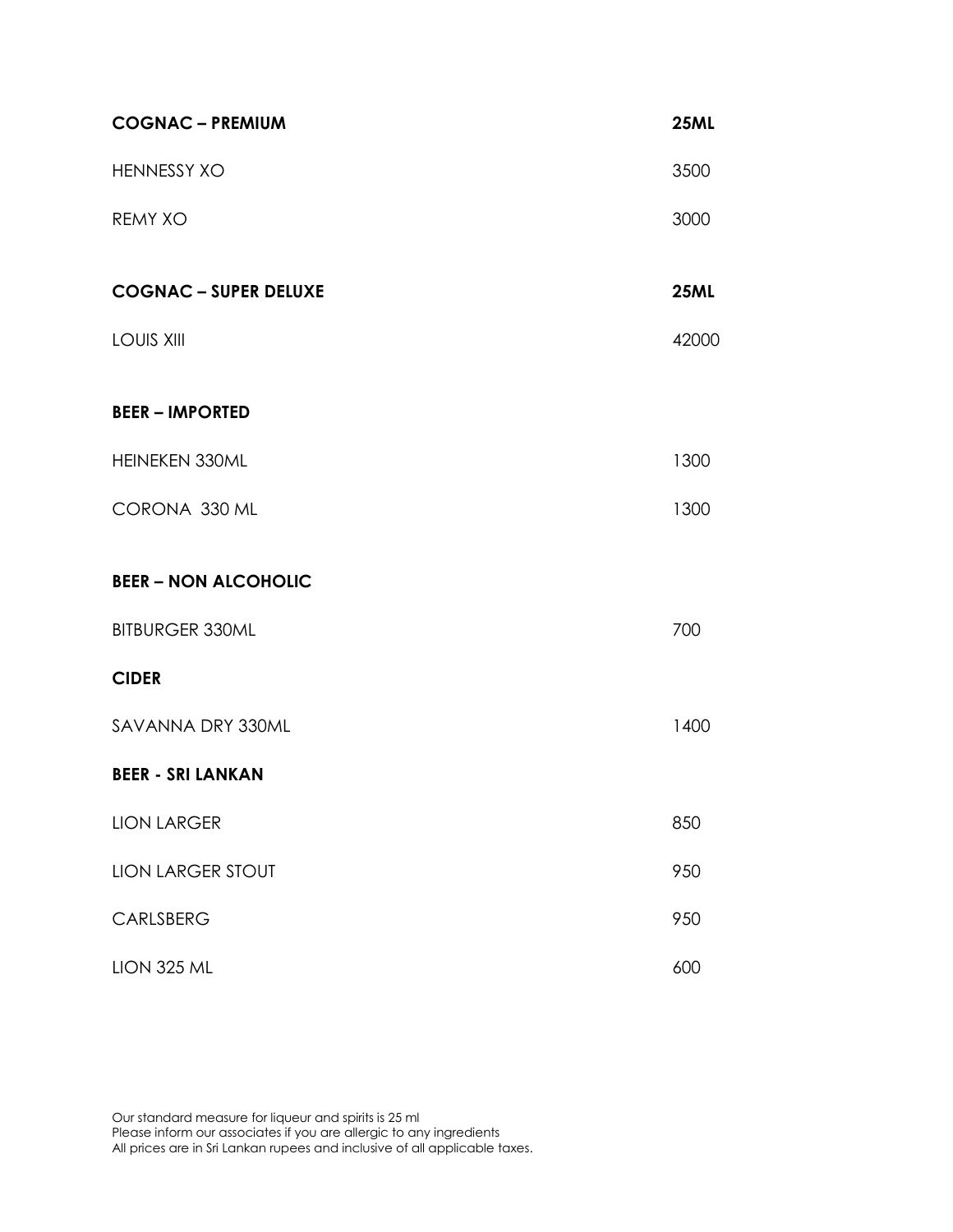| <b>LIQUEUR</b>        |                           | <b>25ML</b> |
|-----------------------|---------------------------|-------------|
| <b>APRICOT BRANDY</b> |                           | 600         |
| <b>BAILEYS CREAM</b>  |                           | 600         |
| <b>BLUE CURACAO</b>   |                           | 600         |
| TRIPLE SEC            |                           | 600         |
| CRÈME DE MENTHE       |                           | 600         |
| <b>SAMBUCA</b>        |                           | 600         |
| <b>KAHLUA</b>         |                           | 600         |
| <b>CHERRY BRANDY</b>  |                           | 600         |
| PEACH SCHNAPPS        |                           | 600         |
| SOUTHERN COMPORT      |                           | 600         |
|                       | <b>DISARONNO AMERETTO</b> | 600         |
| <b>TIA MARIA</b>      |                           | 600         |
| <b>GALLIANO</b>       |                           | 600         |
| <b>JAGERMEISTER</b>   |                           | 700         |
| COINTHREAU            |                           | 800         |
| <b>DRAMBUIE</b>       |                           | 800         |
| <b>ARRACK</b>         | (DOMESTIC)                | <b>50ML</b> |
| <b>OLD ARRACK</b>     |                           | 500         |
|                       | ROCKLAND CEYLON ARRACK    | 1900        |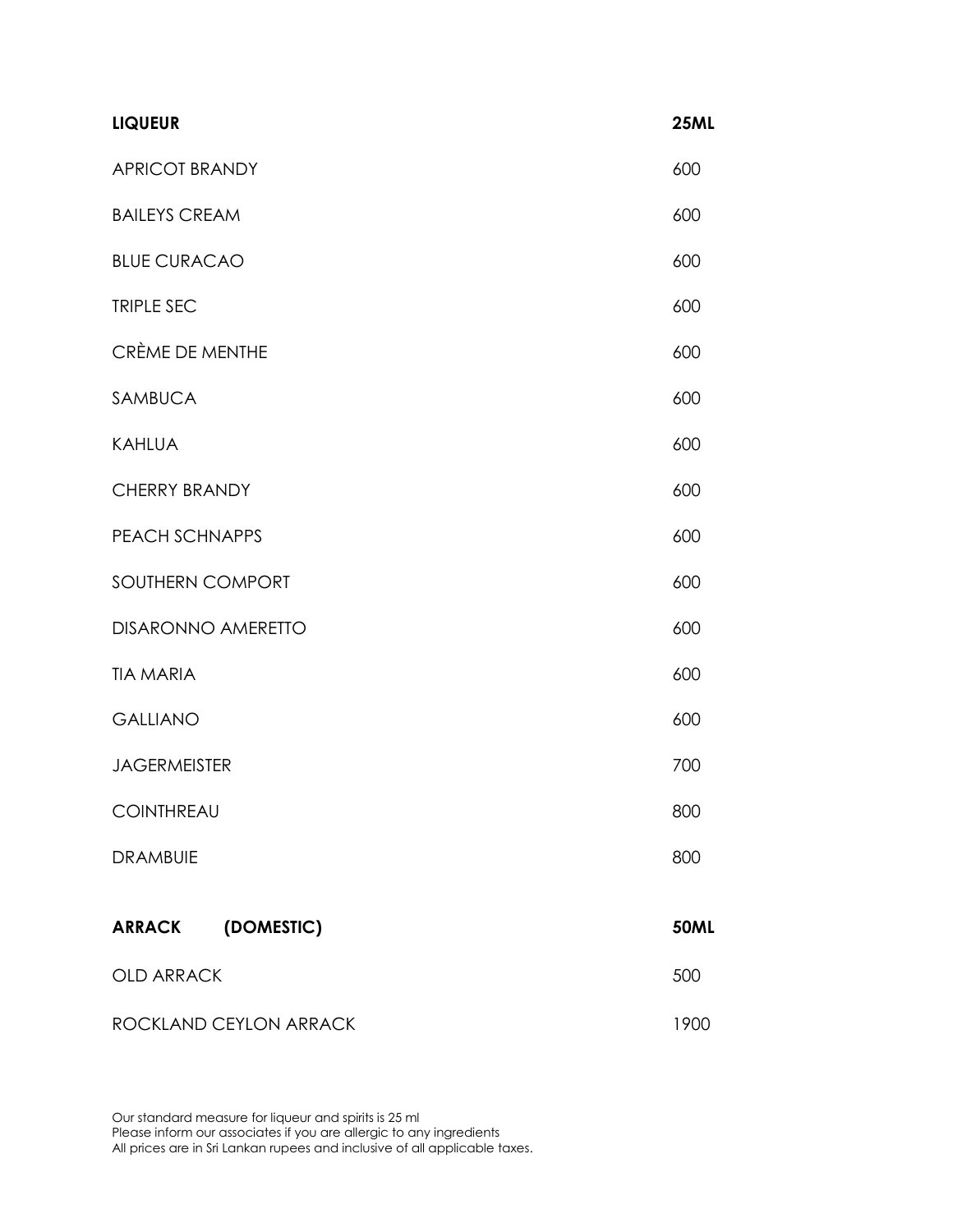| <b>DOMESTIC SPIRITS</b> | <b>50ML</b> |
|-------------------------|-------------|
| WHISKEY                 | 500         |
| <b>BRANDY</b>           | 500         |
| GIN                     | 500         |
| <b>VODKA</b>            | 500         |
| WHITE RUM               | 500         |
| <b>DARK RUM</b>         | 500         |
| <b>SOFT DRINKS</b>      |             |
| COCA COLA               | 500         |
| PEPSI                   | 500         |
| <b>SPRITE</b>           | 500         |
| 7 UP                    | 500         |
| <b>FANTA</b>            | 500         |
| <b>MIRINDA</b>          | 500         |
| SODA                    | 500         |
| <b>TONIC</b>            | 500         |
| <b>GINGER BEER</b>      | 500         |
| <b>GINGER ALE</b>       | 500         |
| <b>DIET COKE</b>        | 550         |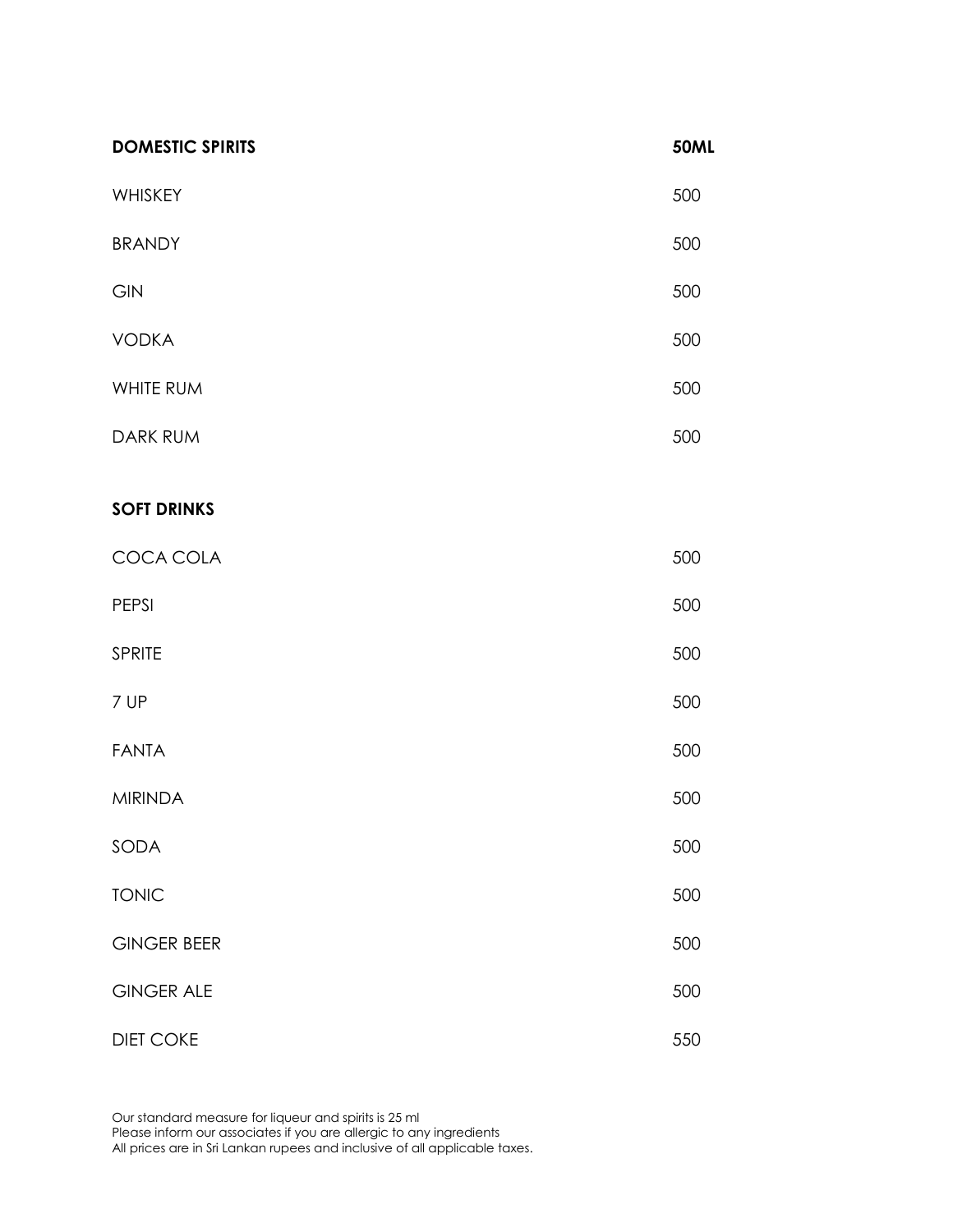#### **FRESH JUICES**

| <b>KING COCONUT</b>            | 500  |
|--------------------------------|------|
| FRESH LIME JUICE OR SODA       | 700  |
| <b>FRESH PAPAYA JUICE</b>      | 700  |
| <b>FRESH WATER MELON JUICE</b> | 700  |
| <b>FRESH ORANGE JUICE</b>      | 1000 |
| <b>FRESH PINEAPPLE JUICE</b>   | 1000 |
| <b>ENERGY DRINKS</b>           |      |
| <b>RED BULL</b>                | 900  |

#### **OTHER BEVERAGES**

| MILK SHAKE                                      | 1000 |
|-------------------------------------------------|------|
| VANILLA, CHOCOLATE, STRAWBERRY, MANGO OR BANANA |      |

#### **MINERAL WATER - DOMESTIC**

| <b>MINERAL WATER - IMPORTED</b> |     |
|---------------------------------|-----|
| LARGE                           | 200 |
| SMALL                           | 100 |

| <b>PERRIER</b> | 65C |
|----------------|-----|
|                |     |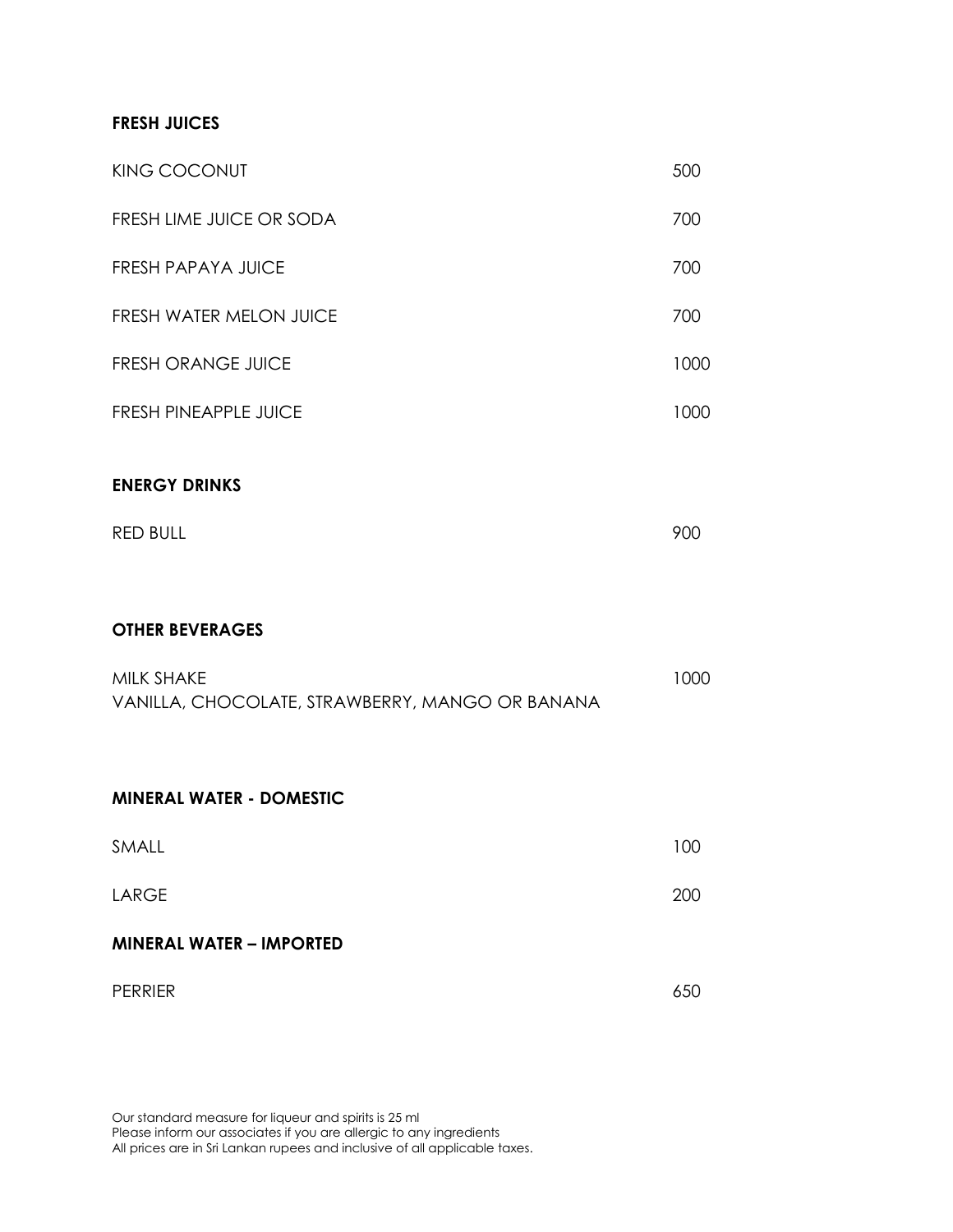### **COFFEE**

| <b>REGULAR COFFEE</b> | 400 |
|-----------------------|-----|
| CAPPUCCINO            | 500 |
| <b>ESPRESSO</b>       | 500 |
| <b>CAFÉ LATTE</b>     | 500 |
| DE CAFFEINATED COFFEE | 500 |
| <b>ICED COFFEE</b>    | 500 |
| <b>TEA</b>            |     |
| <b>REGULAR TEA</b>    | 300 |
| <b>GREEN TEA</b>      | 300 |
| PEPPERMINT TEA        | 400 |
| <b>EARL GRAY TEA</b>  | 400 |
| <b>MASALA TEA</b>     | 400 |
| <b>CHAMOMILE TEA</b>  | 400 |
| <b>ICED TEA</b>       | 500 |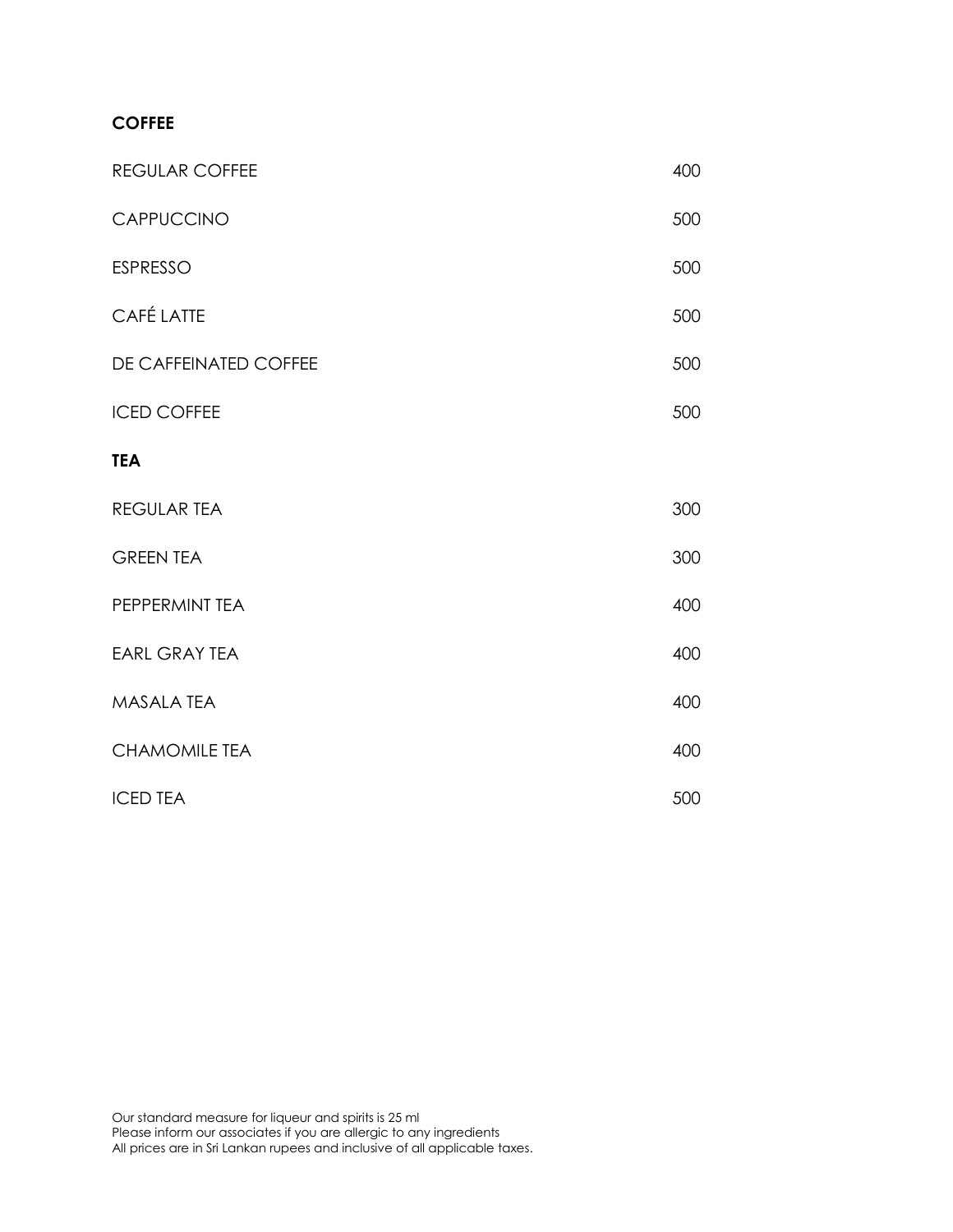# **CIGARETTE**

| Benson & Hedges                                                                             | 2800 |
|---------------------------------------------------------------------------------------------|------|
| Dunhill Light                                                                               | 2800 |
| Dunhill Switch                                                                              | 2800 |
| Gold leaf                                                                                   | 2600 |
| <b>SPECIALTY COFFEE</b>                                                                     |      |
| <b>IRISH COFFEE</b><br>Irish whiskey, Coffee Topped with Cream                              | 1500 |
| <b>CAFÉ ROYAL</b><br>Cognac, Coffee Topped with Cream                                       | 1950 |
| <b>CALYPSO COFFEE</b><br>Tia Maria, Coffee Topped with Cream                                | 1500 |
| <b>ITALIAN COFFEE</b><br>Amaretto, Coffee Topped with Cream                                 | 1500 |
| <b>MOCKTAILS</b>                                                                            |      |
| <b>CITRON AMOURE</b><br>Lime Juice, Bitter and Lemonade                                     | 800  |
| <b>BENTOTA DELIGHT</b><br>Mango Juice, Pineapple Juice, Orange Juice and Grenadine<br>Syrup | 800  |
| <b>COCONUT KISS</b><br>Pineapple Juice, Passion Juice, Coconut Cream<br>and Grenadine Syrup | 800  |
|                                                                                             |      |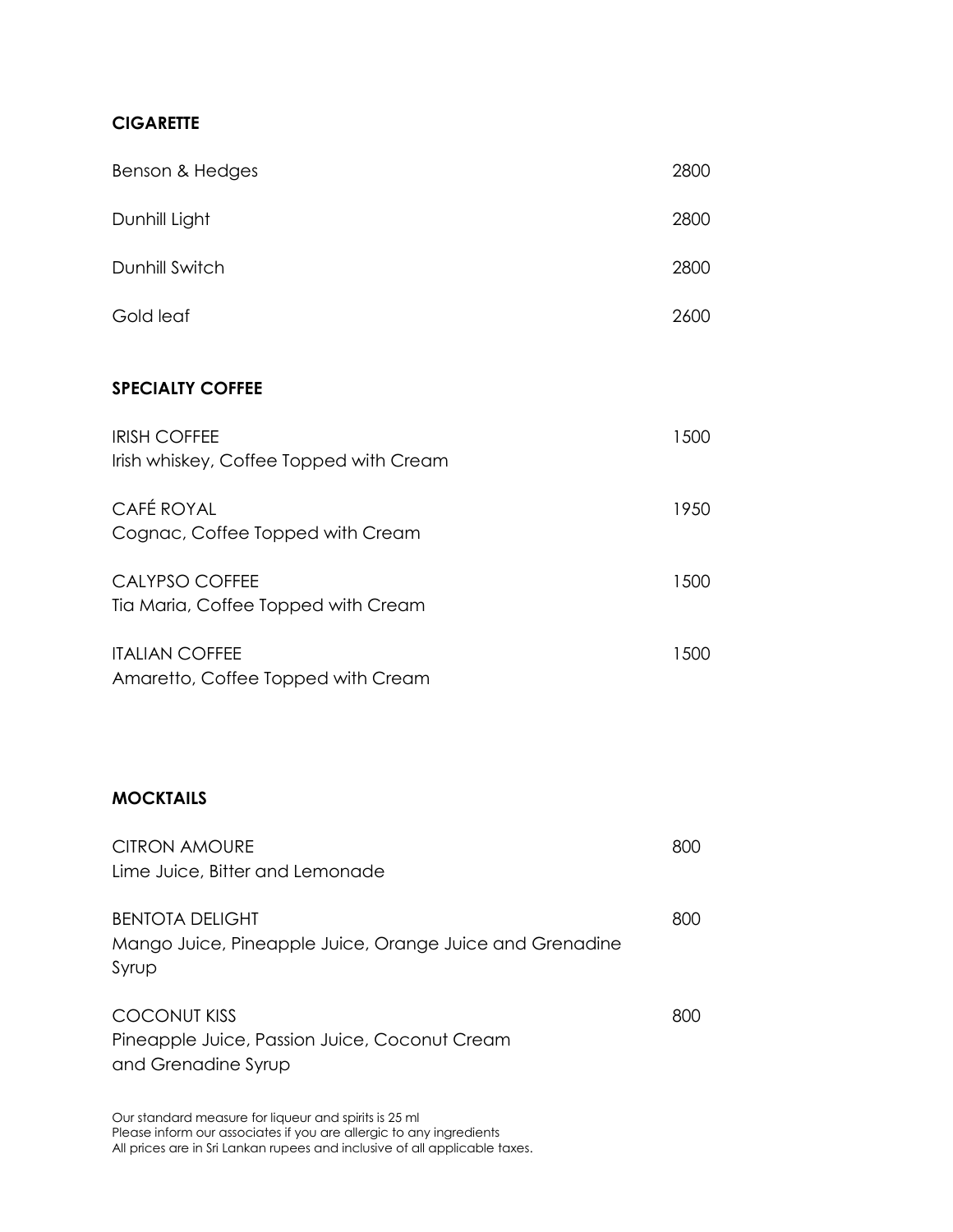| <b>SUN DOWNER</b>                                                                                                  | 800  |
|--------------------------------------------------------------------------------------------------------------------|------|
| Apple Juice, Lime Juice, Passion Juice and Fresh Cream                                                             |      |
| <b>SOUTHERN BREEZE</b><br>Black Current Juice, Lime Juice, Mango Juice and Sprite                                  | 800  |
| <b>COCKTAILS</b>                                                                                                   |      |
| <b>FRESH APPLE PIE COCKTAIL</b><br>Ketel one, Green Apple, Apple Juice, Cinnamon<br>and Sugar Syrup                | 1350 |
| <b>BERRY RISTRETTO COCKTAIL</b><br>Ketel One, Monin Classis and Shot of espresso                                   | 1300 |
| <b>MAI CAI COCKTAIL</b><br>Ketel One, Fresh Lime Quartered, Wedge of Fresh Orange,<br>Monin Orgeat and Sugar Syrup | 1250 |
| <b>FLUTES</b>                                                                                                      |      |
| <b>BELLINI</b><br>Champagne and Peach Puree                                                                        | 1500 |
| <b>KIR ROYALE</b><br>Champagne, Crème de Cassis and Lemon Twist                                                    | 1750 |
| FRENCH <sub>75</sub><br>Champagne, Gin and lemonade                                                                | 1950 |
| <b>MIMOSA</b><br>Champagne and Fresh Orange Juice                                                                  | 1750 |
| <b>WINGS</b><br>Champagne, Red Bull and Lemon Twist                                                                | 1950 |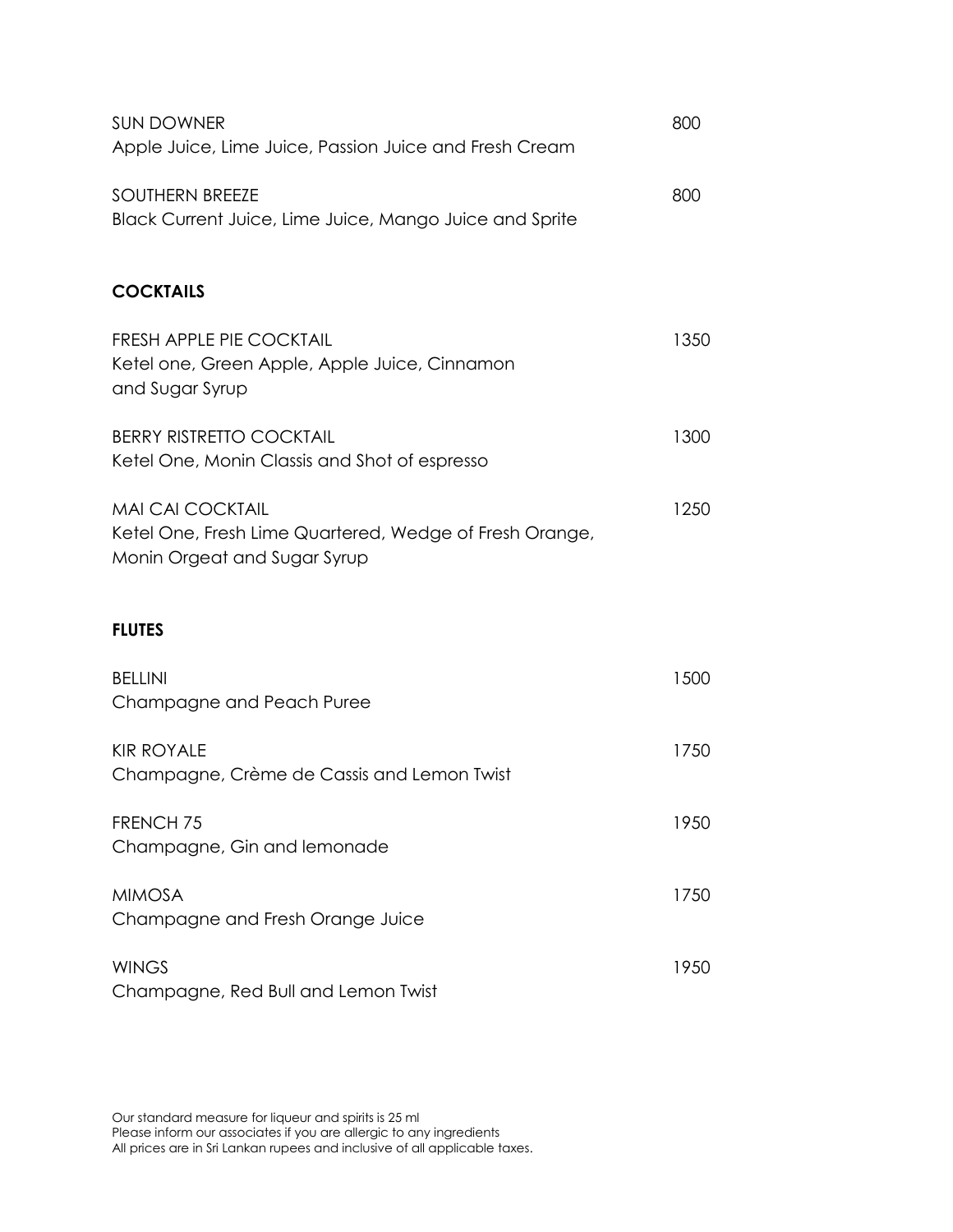## **SHOOTERS**

| <b>B</b> 52<br>Kahlua, Bailey's Irish Cream and Grand Mainer                                           | 1800 |
|--------------------------------------------------------------------------------------------------------|------|
| <b>SLIPPERY NIPPLE</b><br>Sambuca and Bailey's Irish cream                                             | 1800 |
| <b>BMW</b><br>Baileys, Malibu and Whisky                                                               | 1800 |
| <b>JAGERBOMB</b><br>Jägermeister and Red Bull                                                          | 2500 |
| <b>MIXOLOGY FROM AROUND THE WORLD</b>                                                                  |      |
| <b>NEW YORK - GINGER MOJITO</b><br>Ginger Infused Rum, Lime Wedges and Mint Leaves                     | 1250 |
| <b>BARCELONA - BANKER'S MARTINI</b><br>Cardamom Infused Vodka, Fresh Lemon and Ginger syrup            | 1350 |
| HONG KONG - MO TOX<br>Citron Vodka, Lemon cello, Fresh Coriander, Ginger,<br>Pineapple and Fresh Apple | 1950 |
| CHIANG MAI - SWEET LEMONGRASS MARTINI<br>Vodka, Honey and Fresh Lemongrass                             | 1350 |
| <b>LONDON - GIMLET</b><br>London Dry Gin, Lime Juice and Sugar Syrup                                   | 1250 |
| <b>BANGKOK - CHAO PHRAYA</b><br>Whiskey, Fresh Lemongrass, Fresh Ginger, Brown Sugar<br>and Fresh Lime | 1450 |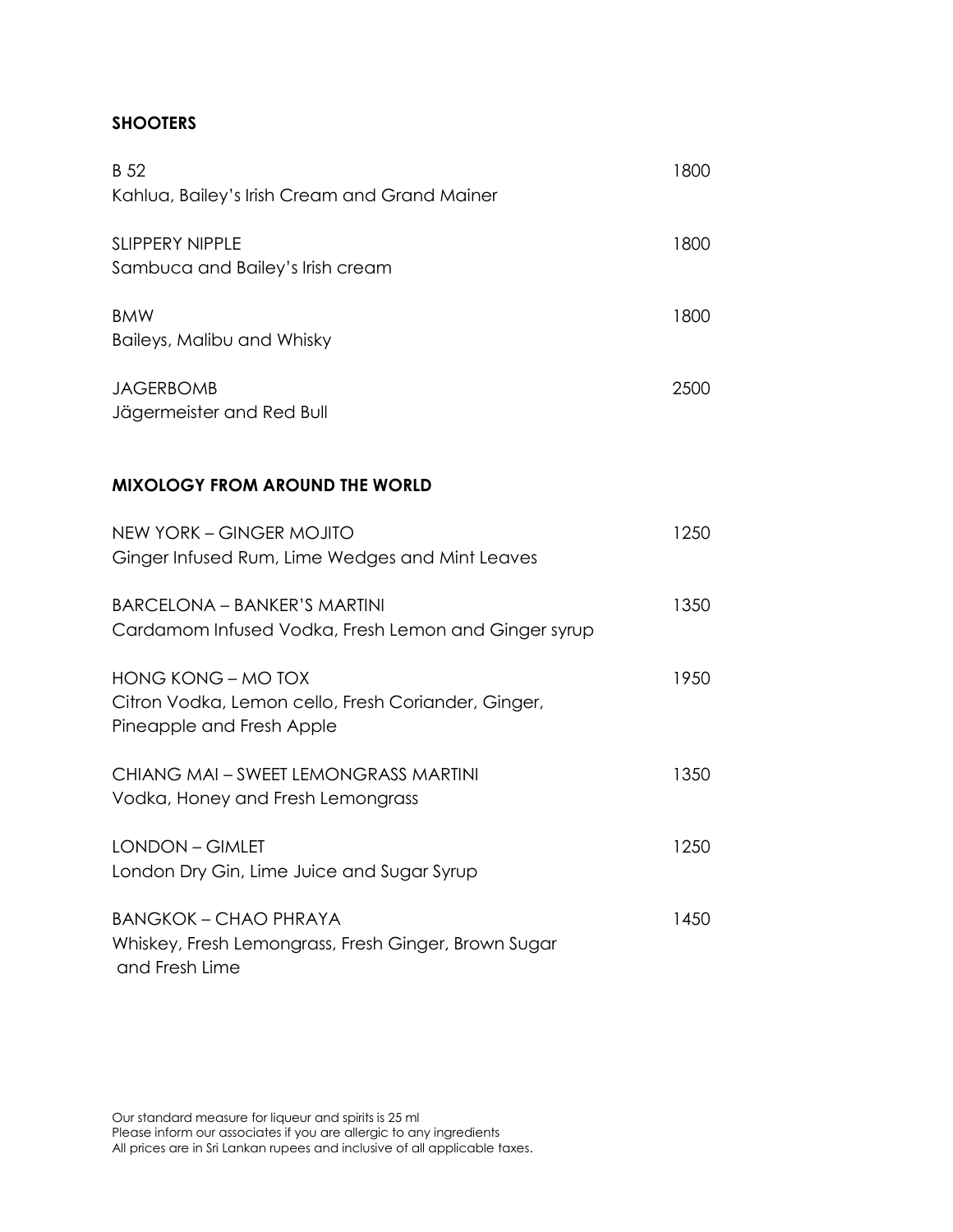# **SIGNATURE COCKTAILS**

| <b>VAMPIRE'S KISS</b><br>Vodka, Melon Liqueur and Ginger Cordial                                                           | 1850 |
|----------------------------------------------------------------------------------------------------------------------------|------|
| <b>BAHAMA MAMA ECLIPSE</b><br>White Rum, Dark Rum, Mango Juice, Pineapple Juice,<br>Orange Juice, Lime Juice and Grenadine | 1450 |
| THE CLASSICS                                                                                                               |      |
| <b>MOJITO</b><br>Rum, Fresh lime, Fresh Mint, Sugar and Soda                                                               | 1400 |
| <b>CAIPIRINHA</b><br>Cachaca, Fresh Lime and Brown Sugar                                                                   | 1400 |
| <b>SALTY DOG</b><br>Vodka, Grapefruit Juice and fresh Lime                                                                 | 1400 |
| MINT JULEP<br>Bourbon Whiskey, Fresh Mint and Sugar                                                                        | 1400 |
| PIMMS NO.1 CUP<br>Pimms No.1, Cucumber, Apple, lemon, Orange,<br>Mint, Strawberry,<br>Mint and Top up with Lemonade        | 1500 |
| MAI TAI<br>Rum, Orange Curacao, Fresh Pineapple,<br>Fresh Orange and Grenadine                                             | 1950 |
| <b>TEQUILA SUNRISE</b><br>Tequila, Fresh Orange Juice and Grenadine Syrup                                                  | 1750 |
| <b>BLOODY MARY</b><br>Vodka, Tomato Juice, Worcestershire Sauce,<br>Fresh Lemon, Pepper, Salt and Tabasco                  | 1500 |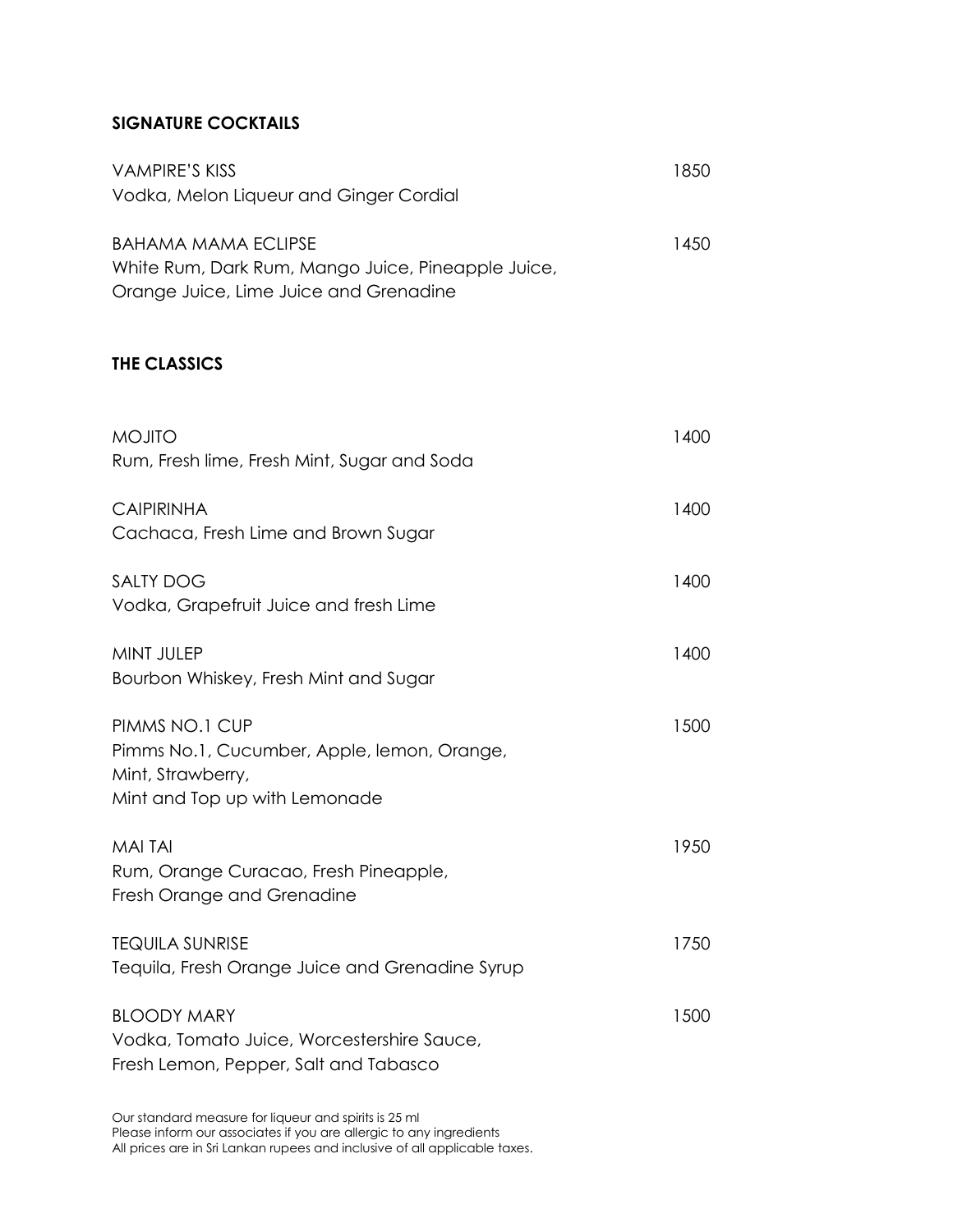| PINA COLADA<br>Rum, Malibu, Fresh pineapple and Coconut Cream                                                              | 1650 |
|----------------------------------------------------------------------------------------------------------------------------|------|
| <b>DRY MARTINI</b><br>Gin, Dry Vermouth and Lime                                                                           | 1700 |
| KAMAKAZE<br>Vodka, Triple Sec and Fresh Lime Juice                                                                         | 1950 |
| <b>WHITE RUSSIAN</b><br>Vodka, Kahlua and Milk                                                                             | 1850 |
| <b>SEX ON THE BEACH</b><br>Vodka, Peach Schnapps, Fresh Orange Juice<br>and Cranberry Juice                                | 1850 |
| <b>COSMOPOLITAN</b><br>Vodka, Cointreau, Fresh Lime Juice and Cranberry Juice                                              | 1950 |
| <b>BRANDY ALEXANDER</b><br>Cognac, Crème de Cacao Brown and Cream                                                          | 1950 |
| <b>SINGAPORE SLING</b><br>Gin, Cherry Brandy, Benedictine, Pineapple Juice, Fresh Lime,<br>Grenadine and Soda              | 1950 |
| <b>MARGARITA - YOUR CHOICE OF FLAVOR</b><br>Original, Mango, Raspberry and Strawberry<br>Tequila, Cointreau and Fresh Lime | 1950 |
| <b>LONG ISLAND ICED TEA</b><br>Vodka, Rum, Gin, Tequila, Triple Sec and Top with Cola                                      | 2600 |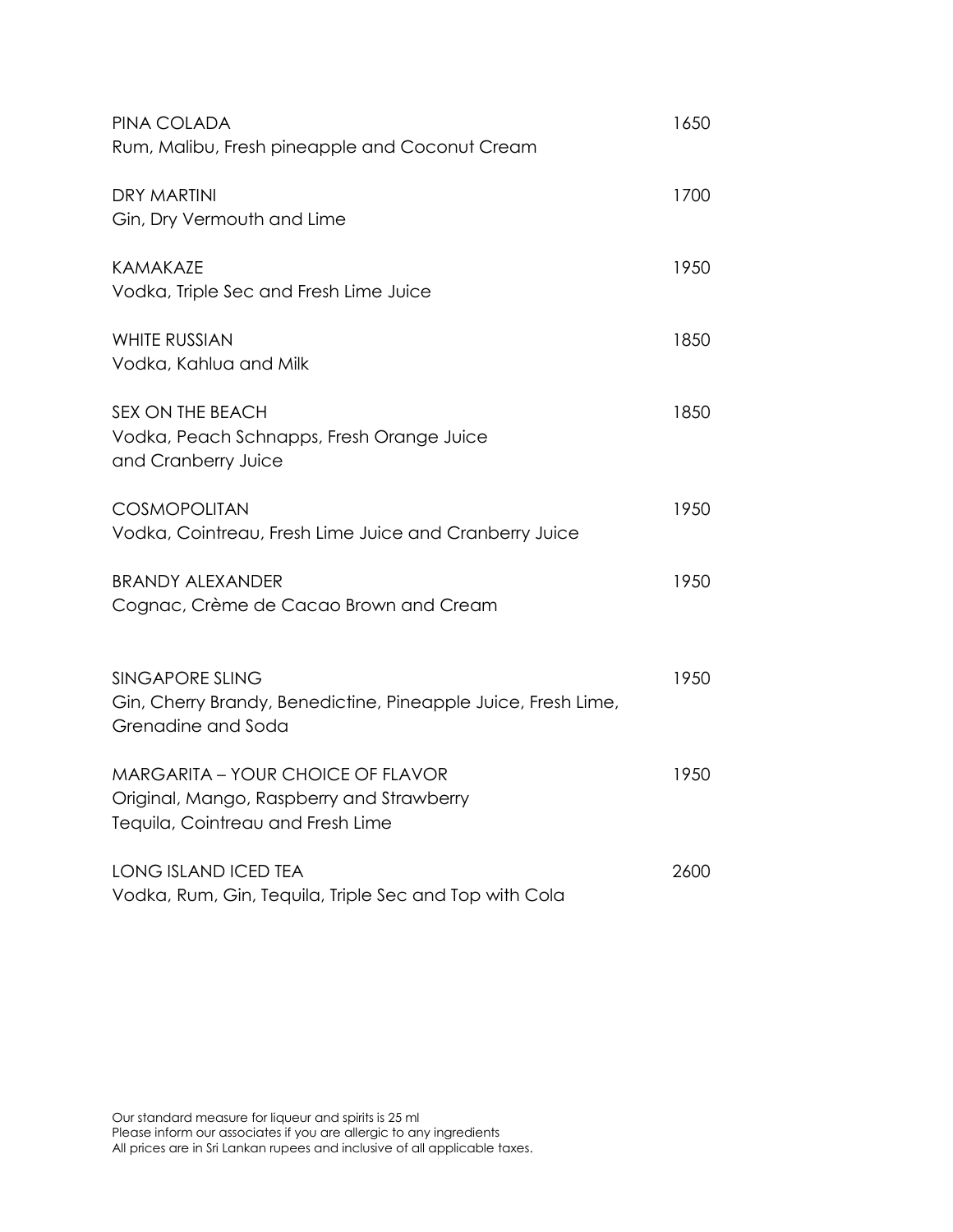## **SNACK MENU**

#### **VEGETARIAN**

| Lunumiris cheese toast<br>Toast topped with a mixture of cheese, shallots,<br>chili and lime juice, gratinated to perfection | 1200 |
|------------------------------------------------------------------------------------------------------------------------------|------|
| Mexican chimichangas<br>Served with salsa and sour cream                                                                     | 1800 |
| Vegetable spring rolls<br>Served with hot garlic sauce                                                                       | 1200 |
| Potato bravas<br>Crispy potato wedges with paprika aioli and sweet chili                                                     | 1000 |
| Petite paneer wrap<br>Cottage cheese, peppers and onion wrapped<br>in griddled wheat bread                                   | 1500 |
| Miniature mezza platter<br>Your choice of three dips, served with pita bread<br>(Hummus, Baba ghanoush, tzatziki or mutable) | 1400 |
| <b>NON-VEGETARIAN</b>                                                                                                        |      |
| Club Sandwich<br>Chicken, ham, fried egg, tomato, onion, cucumber<br>and cheese                                              | 1800 |
| Smoked salmon and capers<br>With horseradish cream on multi-grain bread                                                      | 1800 |
| Gambas al ajillo<br>Pan-seared prawns with olive oil, garlic<br>, dash of chili and lemon                                    | 2600 |
| Grilled spiced calamari rings<br>Butter grilled cuttlefish rings, served with tzatziki dip                                   | 1600 |